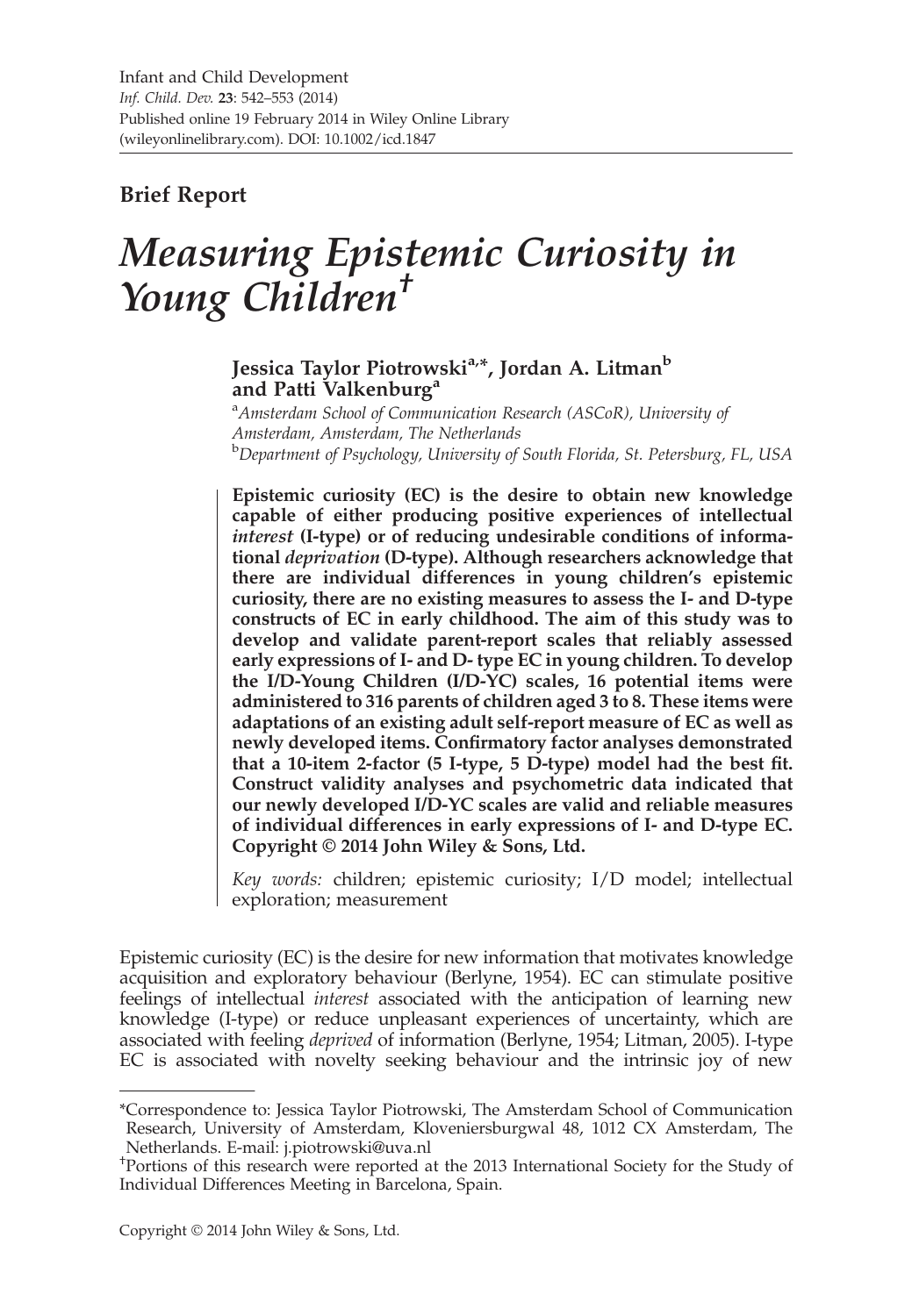discoveries (Litman, 2008). D-type EC is associated with uncomfortable feelings of perplexity or frustration due to having an incomplete understanding of something or lacking the solution to a specific problem (Litman, 2008; Litman, Crowson, & Kolinski, 2010). I-type EC motivates one to alternate between a diverse selection of novel sources of intellectual stimulation, whereas D-type EC motivates persistent and detailed examination aimed at finding answers to resolve specific unknowns (Litman, 2005; Litman & Mussel, 2013; Mussel, Spengler, Litman, & Schuler, 2012). In academic settings, I- and D-type EC are empirically found to correspond to different types of learning goals (Elliot & Church, 1997; Elliot, McGregor, & Gable, 1999). Both I-type and D-type EC are associated with setting mastery-oriented learning goals (i.e., goals that involve expending energy in order to discover and enjoy new intrinsic interests). However, D-type EC is more strongly and uniquely associated with setting performance-approach oriented learning goals (i.e., extrinsically motivated learning goals associated with effort and persistence) for which the accuracy and relevance of newly acquired knowledge is critical (Litman, 2008; Richards, Litman, & Roberts, 2013).

While the exact origin and developmental course of EC is unclear, the degree to which each type of curiosity is experienced and behaviorally expressed is theorized to vary according to individual differences in relatively stable I- and D- type EC personality traits (Litman, Collins, & Spielberger, 2005). The relevant dispositional tendencies of EC are theorized to begin to manifest in early childhood (Berlyne & Frommer, 1966; Minuchin, 1971; Mittman & Terrell, 1964). Among adults, individual differences in trait I- and D-type EC are assessed using the I/D scales—two 5-item self-report instruments designed to measure levels of the experience and expression of each kind of EC (Litman, 2008). The English versions of these scales have been shown to be reliable and valid indicators of I- and D-type EC (Koo & Choi, 2010; Litman, 2008; Litman et al., 2010), as have translations of the scales in Chinese (Huang, Zhou, Wang, & Zhang, 2010) and German (Litman & Mussel, 2013). However, one major limitation of the existing I/D scales is that they were designed to measure individual differences in the experience and expression of EC exclusively in adults. The content of the items as well as the selfreport nature of the scales makes them inappropriate for assessing EC in young children. Consequently, little is known about the levels of these emotional–motivational tendencies earlier in the life span, as presently there is no clear way to reliably and validly track their development.

In order to learn more about these tendencies and their development, researchers require specialized assessment tools for measuring the indicators of early expressions of I- and D-type EC. Such tools should be developed on the basis of a sophisticated understanding of the intellectual development of children during the first few years of life as well as an understanding of the nature, experience and expression of I- and D-type EC. While there are several existing tools that assess expressions of curiosity in children (e.g., Penny & McCann, 1964), no measures have been developed with the expressed purpose of measuring the I- and D-type factors of EC. The aim of this study was to develop and validate a parent-report scale that assesses early expressions of I- and D-type EC in young children.

#### Development of the I/D-Young Children (I/D-YC) Scales

To develop scales for measuring individual differences in I- and D-type curiosity for young children  $(I/D$ -YC), we began by considering past theoretical and empirical work on EC and on early expressions of intellectual exploration in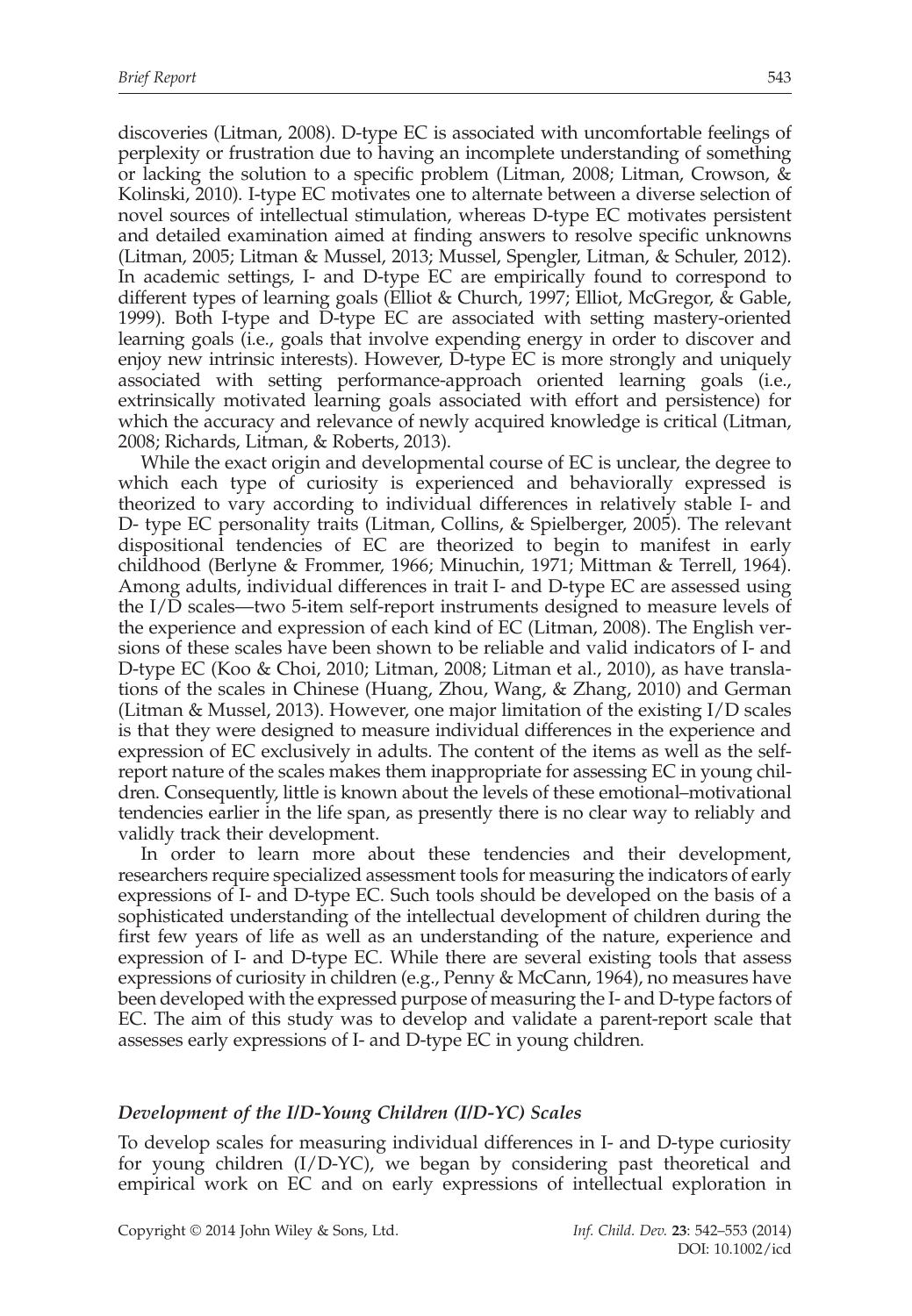young children (Berlyne & Frommer, 1966; Courage, Reynolds, & Richards, 2006; Henderson & Moore, 1979; Keller, Schölmerich, Miranda, & Gauda, 1987; Keller, 1994; Kreitler, Zigler, & Kreitler, 1975; Lansink, Mintz, & Richards, 2000; Maw & Maw, 1966; Minuchin, 1971; Moch, 1987; Penny & McCann, 1964; Penny, 1965). Building on our familiarity with these literatures, we evaluated the content of the items of the existing I- and D-type scales (Litman, 2008) to identify candidates for adaptation, as well as constructed a number of new items for potential inclusion in an I/D-YC item pool.

Adaptations and new items were necessary for three major reasons. First, the existing scale items have limited content validity for young children because the items often refer to expressions of EC that young children will be unlikely to have yet experienced, such as being kept awake all night 'thinking about solutions' to matters self-identified as 'difficult conceptual problems' or taking pleasure in the discussion of 'abstract concepts' with others. Second, the existing scales were designed specifically for self-report rather than the observational reports of parents. Third, the items of the current scale do not explicitly refer to behavioural expressions of I-type (e.g., 'novelty seeking') and D-type (e.g., 'persistent problem solving') EC that are reflective of early forms of intellectual exploration. Building on our knowledge of EC and of early forms of intellectual exploration, we reasoned that expressions of I-type EC may include alternating between novel sources of stimulation, delight in encountering new things or people, and a preference for novelty over making a detailed examination of familiar things. We reasoned that expressions of D-type EC in young children may include focused and sustained attention to and detailed inspection of sources of intellectual stimulation, such as toys or the behaviours of others, or being bothered when something is detected as missing.

# Validation of the I/D-YC Scales

To assess the construct validity of the I/D-YC scales, we examined the relationships between scores on each of the I/D scales and scores on four measures of constructs that are relevant to different aspects of early children's intellectual exploration and engagement, namely sensation seeking, shyness, inhibitory control and hyperactivity-inattention. Sensation seeking (SS) is a trait defined by the seeking of varied, novel and complex sensations and experiences (Zuckerman, 2006). Although in adults the relationships between SS and EC is generally weak (Collins, Litman, & Spielberger, 2004; Litman & Spielberger, 2003; Litman et al., 2005; Reio, Petrosko, Wiswell, & Thongsukmag, 2006; Spielberger & Starr, 1994), in children, tendencies to engage in novelty seeking aimed at new sensory experiences may have greater overlap with tendencies to seek out new information for purposes of gaining knowledge (Keller et al., 1987; Kreitler et al., 1975). Given the theoretical connection between SS and novelty seeking, we hypothesized early childhood SS would correlate positively with I-type EC but be either unrelated or only weakly positively related to D-type EC.

Shyness in young children manifests in feelings of distress and withdrawal in the presence of other people and corresponds to lower levels of extraversion and novelty seeking behaviour (Crozier & Birdsey, 2003). Therefore, we hypothesized that scores on the shyness scale would correlate negatively with I-type EC but be either unrelated or very weakly positively related to D-type EC.

Inhibitory control reflects the ability of a child to suppress an explicit or implicit inappropriate response (Enticott, Ogloff, & Bradshaw, 2006). The impulsiveness,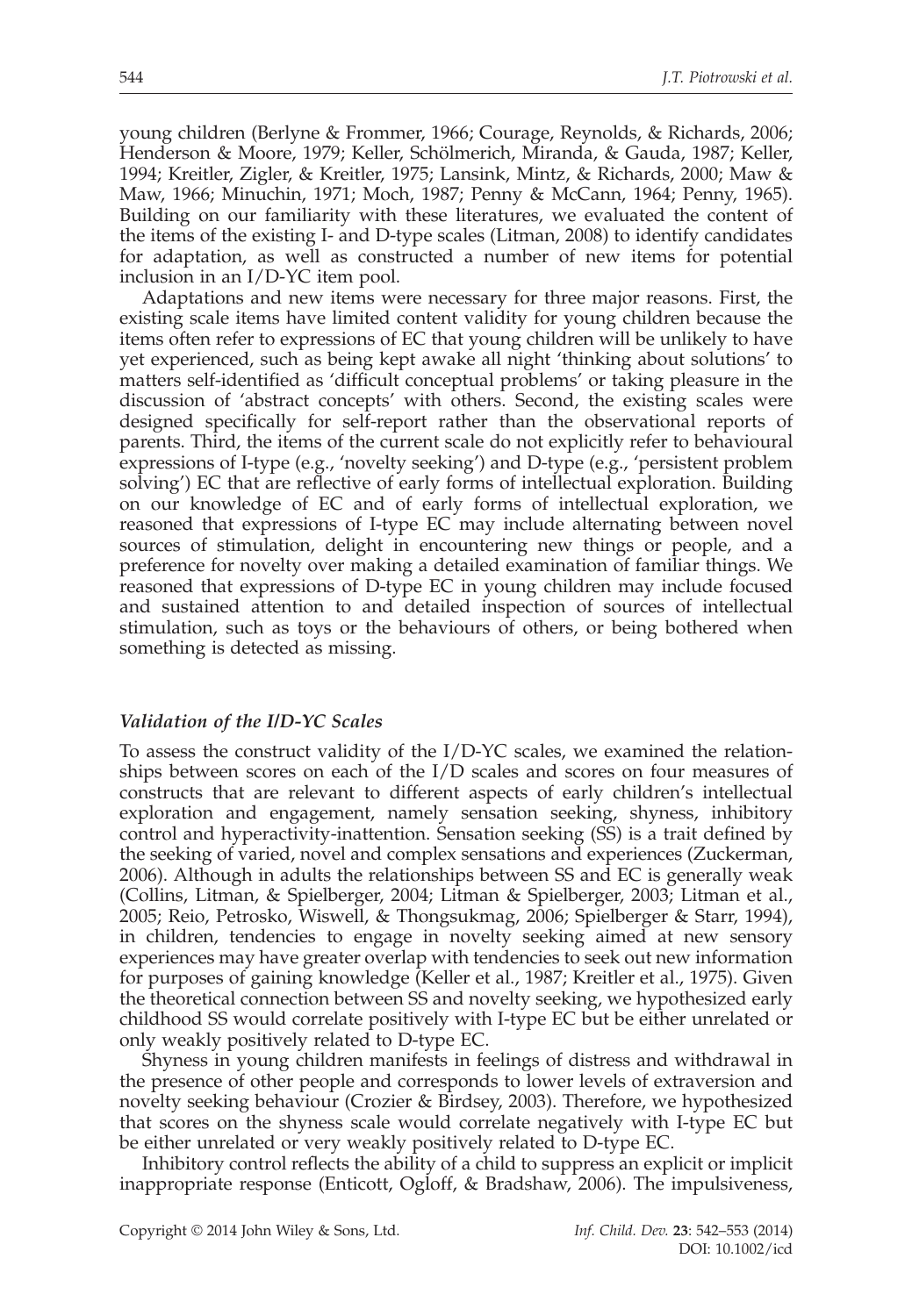inattentiveness and overactivity that characterize attention deficit-hyperactivity disorder have been attributed to deficits in inhibitory control (Schacher, Tannock, Marriott, & Logan, 1995). Relatedly, hyperactivity-inattention is characterized by the inability to focus deliberate, conscious attention when completing a task as well as excessive physical movement or restlessness (Goodman, 1997). Given that expressions of D-type curiosity involve engaging significant focus, persistence and cognitive effort to obtain new knowledge, we hypothesized that inhibitory control deficits and hyperactivity-inattention would correlate negatively with D-type EC but be unrelated to I-type EC.

# METHOD

#### Sample

After receiving approval from the sponsoring institution's Institutional Review Board, a large research institute collected the data. Parents were recruited through an online panel that is representative of the Netherlands. This panel has approximately 60,000 individuals who have indicated they are willing to complete questionnaires over the internet for the research institute. Inclusion in the panel is done via random sampling. In May 2012, parents with a child between the ages of 3 and 8 years old were invited to participate in an online survey. As with other traits, we expect that EC will begin to manifest itself around 18–24 months. Given the likely variation in EC onset, combined with other research which has shown that traits are more stable after age 3 (Lewis, 2001), we felt that assessing EC beginning at 3 years of age was appropriate. The upper end of the age range (age 8) was selected because there is an ongoing effort to develop a self-report scale of I- and D-type EC with preadolescent and adolescent children, and self-report measurement is more appropriate with older children. A total of 316 parents completed the online survey (58% mothers). The average age for children in this sample was  $5.30$  years (SD = 1.44) with slightly more boys than girls (54.7% boys).

# Measures

#### I/D-YC item pool

An initial pool of twenty items (10 I-type, 10 D-type) was developed in English and then translated into Dutch. Translation required several steps. First, two native Dutch speakers, also fluent in English, independently translated all items. A third native Dutch bilingual speaker then merged these translations, resolving any differences in translation. A fourth native Dutch speaker back-translated the items into English. Finally, these back translations were compared to the original versions for equivalency and revised as needed. This translation process ran through several iterations until each item was determined to be an accurate translation of the original.

The face and content validity of our twenty newly developed I/D-YC items were evaluated by colleagues with knowledge in the areas of EC, child development and parent research to ensure that all items were theoretically consistent, developmentally appropriate and reflected behaviours that would be observable by parents. Items that were identified as unclear or problematic for parent-report were either discarded or rewritten, resulting in sixteen items for evaluation. These sixteen items were administered to parents. Parents were asked to indicate how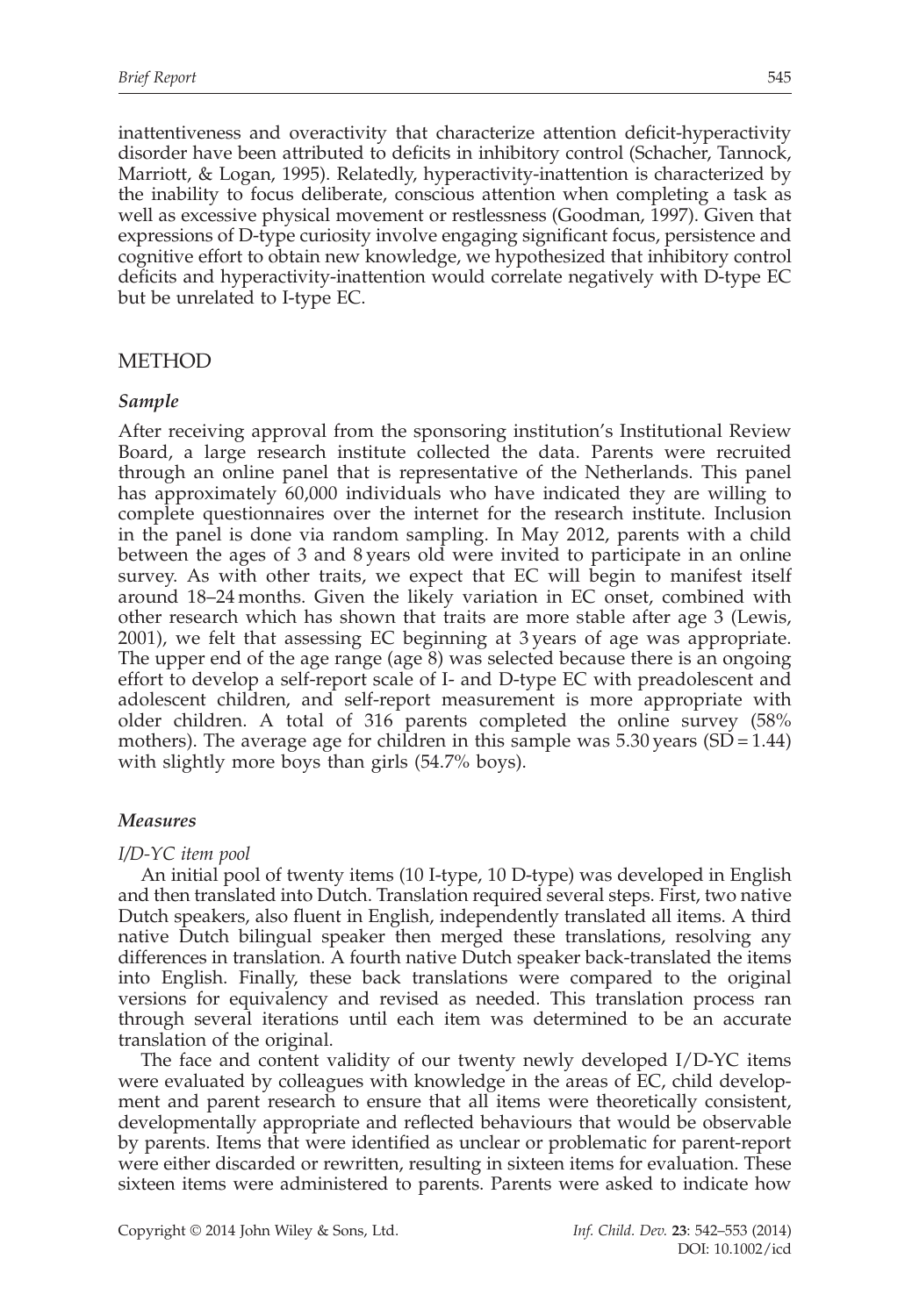frequently their child expresses the characteristics or behaviours described, using the response categories: (1) almost never, (2) sometimes, (3) often and (4) almost always.

#### Sensation seeking

A five-item measure of sensation seeking was administered to parents. This scale is based upon an existing scale that has been used with children between 6 and 7 years old (Trice, 2010). Items were altered to ensure they were appropriate for parent-report and that they reflected behaviours for a broader age of children (e.g., 'child name … likes to go as fast as possible, for example, on a bike.'). Response categories were (1) completely not true, (2) not true, (3) a little not true / a little true, (4) true and (5) completely true.

#### Shyness

The six-item measure of shyness (e.g., 'My child is sometimes shy even around people s/he has known a long time') from the short form of the Children's Behavior Questionnaire (CBQ) was administered to parents (Putnam & Rothbart, 2006). These items were available in a validated Dutch translation of the CBQ (Majdandzic & van den Boom, 2007). Response categories were (1) completely not true,  $(2)$  not true,  $(3)$  a little not true/a little true,  $(4)$  true and  $(5)$  completely true.

#### Inhibitory control

The ten-item measure of inhibitory control (e.g., 'My child loses control more easily than peers') from the Behavior Rating Inventory of Executive Function (BRIEF) was administered to parents (Gioia, Isquith, Guy, & Kenworthy, 2000). These items were available in a validated Dutch translation of the BRIEF (Smidts & Huizinga, 2009). Responses categories were (1) never, (2) sometimes and (3) always. Higher scores indicate greater deficits in inhibitory control.

#### Hyperactivity-inattention

The five-item measure of hyperactivity-inattention (e.g., 'My child is easily distracted and has trouble staying focused') from the Strengths and Difficulties Questionnaire (SDQ) was administered to parents (Goodman, 1997). These items were available in a validated Dutch translation of the SDQ (van Widenfelt, Goedhart, Treffers, & Goodman, 2003). Response categories were (0) not true, (1) somewhat true and (2) completely true.

# RESULTS

#### Confirmatory Factor Analysis

In keeping with the data analytic procedures of previous research on the I/D EC model (Litman, 2008), and to facilitate comparability between previous research findings and those of the present study, confirmatory factor analyses using maximum likelihood estimation were conducted to assess the factor structure of the I/D-YC items, with the aim of developing two brief I- and D-type scales that were similar in composition to the existing I/D measures developed for adults. Several goodness of fit (GOF) indices were examined including chi square, comparative fit index (CFI) and root mean square error of approximation (RMSEA).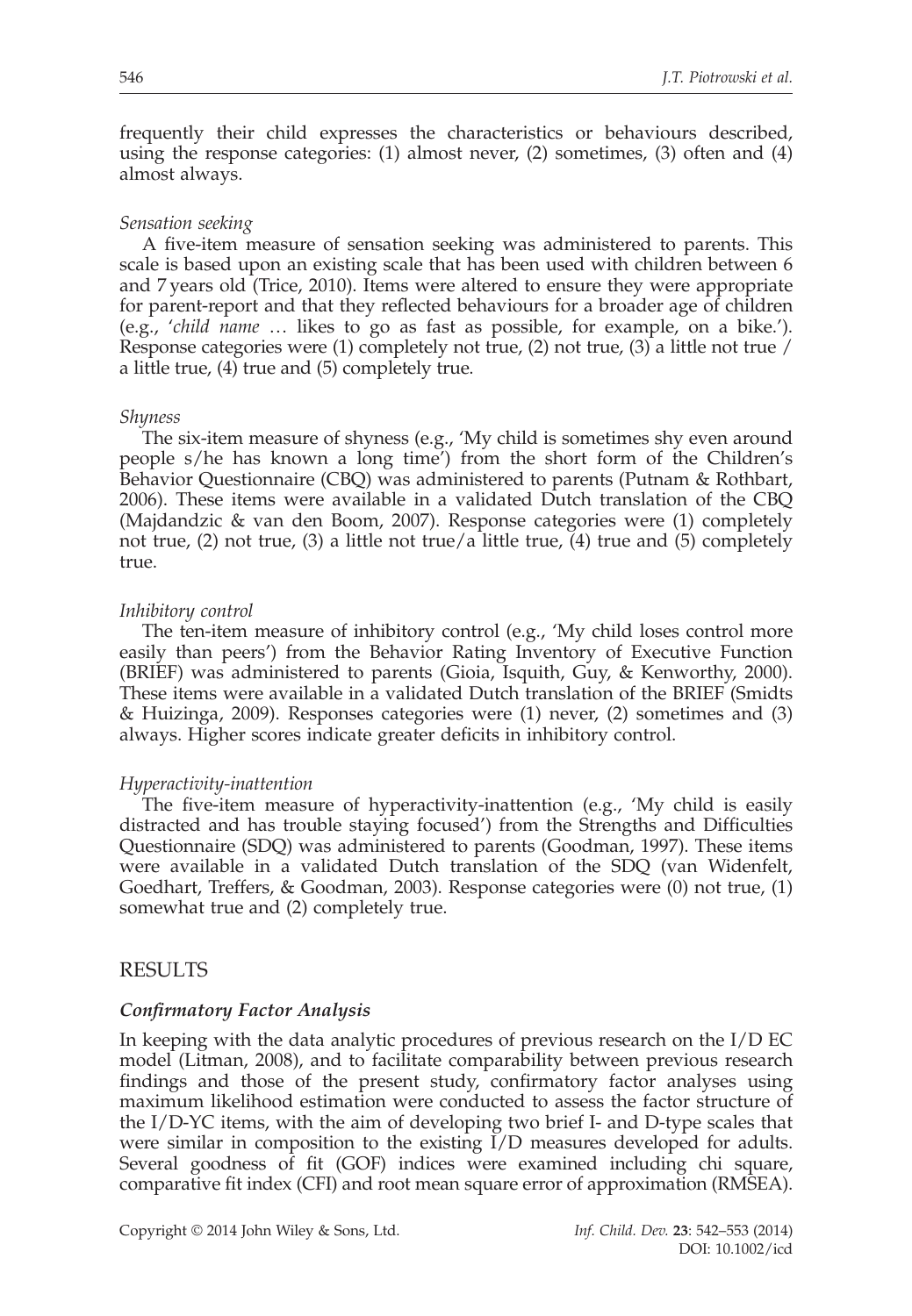Although a non-significant chi square is desirable, smaller values still indicate superior fit when significant (James, Mulaik, & Brett, 1982). CFI values between .90 and .95 and/or RMSEA values between .05 and .08 indicate acceptable model fit, and CFI values larger than .95 and/or RMSEA values smaller than .05 indicate good model fit (Kline, 2005). To compare the predicted 2-factor model with a one-factor model, the expected cross-validation index (ECVI) was used. For ECVI, lower values indicate superior fit (Hatcher, 1994). There were no missing data.

First, on the basis of low item-test correlations  $\langle \langle .30 \rangle$ , two items (one I-type and one D-type) were omitted from further analyses (Comrey, 1988). Responses to the remaining 14 items were submitted to confirmatory factor analysis. Inspection of the



| I-Type Items                                                                        | D-Type Items                                                                                                 |
|-------------------------------------------------------------------------------------|--------------------------------------------------------------------------------------------------------------|
| 1. My child has fun learning about new<br>topics or subjects.                       | 6. When presented with a tough problem, my<br>child focuses all of his/her attention on how<br>to solve it.  |
| 2. My child is attracted to new things in<br>his/her environment.                   | 7. My child devotes considerable effort<br>trying to figure out things that are confusing<br>or unclear.     |
| 3. My child enjoys talking about topics that<br>are new to him /her.                | 8. My child is bothered when he/she does not<br>understand something, and tries hard to make<br>sense of it. |
| 4. My child shows visible enjoyment when<br>discovering something new.              | 9. My child will work for a long time to<br>solve a problem because he/she wants to<br>know the answer.      |
| 5. When my child is learning something<br>new, he/she asks many questions about it. | 10. My child carefully examines things by<br>turning them around or looking at them from<br>all sides.       |

Figure 1. Confirmatory Factor Analysis for the I/D-YC.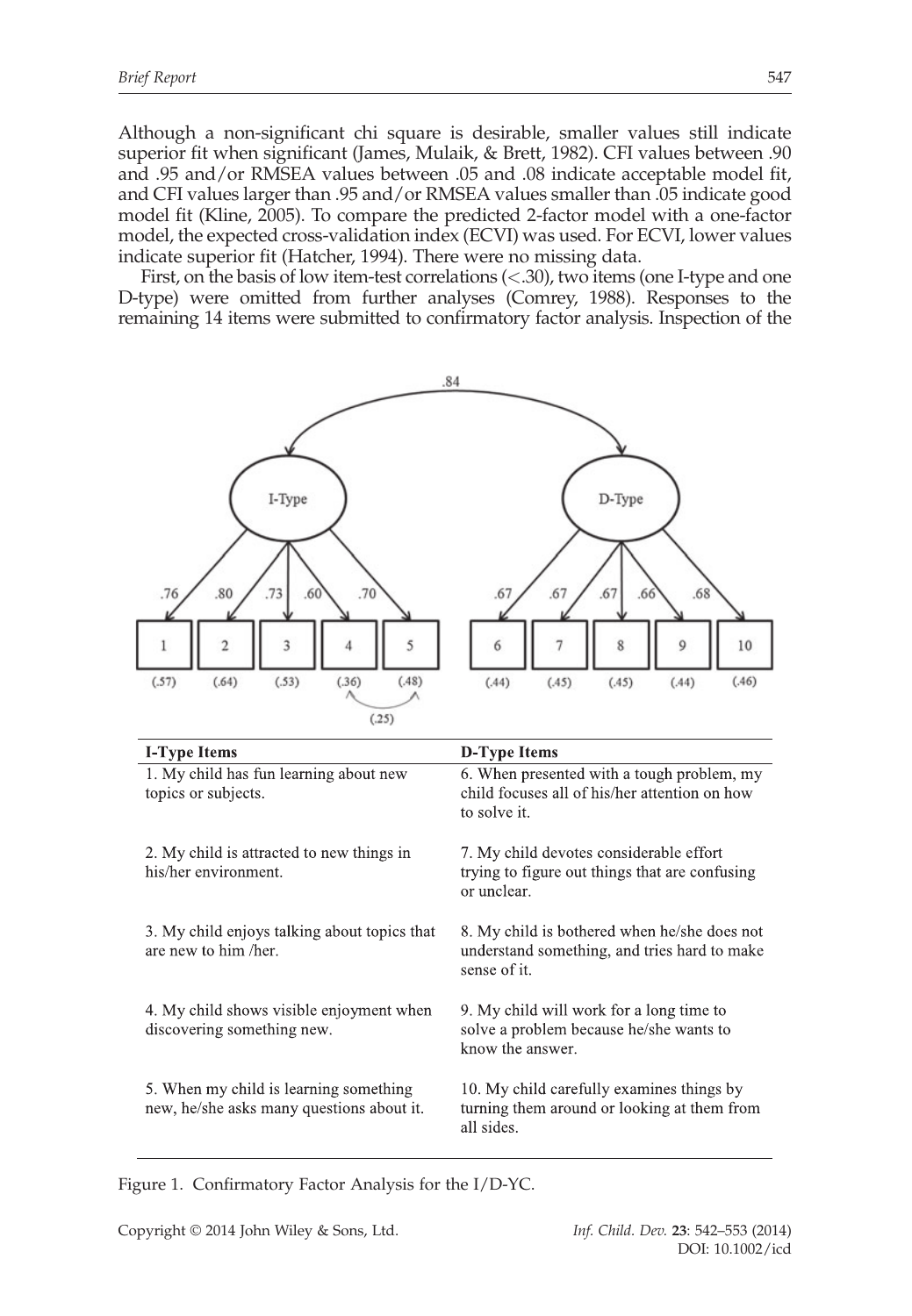|                           | M(SD)          | $\alpha$ |
|---------------------------|----------------|----------|
| I-type scale              | 3.18(.56)      | .85      |
| D-type scale              | 2.58(.61)      | .80      |
| Sensation seeking         | 2.54(.74)      | .73      |
| Shyness                   | 2.50(.81)      | .83      |
| Inhibitory control        | $1.60$ $(.37)$ | .86      |
| Hyperactivity-inattention | .67(.51)       | .80      |

Table 1. Means, standard deviations and reliability indices for Itype and D-type scales and construct validity scales

SD, standard deviation.

Table 2. Pearson zero-order and partial correlations between I-type and D-type scales and validation constructs

| I-type                                                                          |                                       |                              | D-type                                                                                 |                                         |                                     |  |
|---------------------------------------------------------------------------------|---------------------------------------|------------------------------|----------------------------------------------------------------------------------------|-----------------------------------------|-------------------------------------|--|
|                                                                                 |                                       | Partial r                    |                                                                                        |                                         | Partial r                           |  |
| Sensation seeking<br>Shyness<br>Inhibitory control<br>Hyperactivity-inattention | $.13*$<br>$-.33*$<br>$-.10$<br>$-.09$ | .00<br>$-.30*$<br>.07<br>.08 | Sensation seeking<br><b>Shyness</b><br>Inhibitory control<br>Hyperactivity-inattention | $.18*$<br>$-.16*$<br>$-.21*$<br>$-.21*$ | $.13*$<br>.10<br>$-.20*$<br>$-.21*$ |  |

Each partial correlation between the I-type scale and a given construct validity measure controls for D-type scores; the partial correlations between the D-type scale and the validity measures control for I-type scores.

 $*p < .05$ 

factor loadings, standardized residual covariance matrix, modification indices and chi square difference tests suggested that four additional items be removed<sup>1</sup>. This resulted in a 10-item 2-factor model. This 2-factor model resulted in acceptable fit,  $\chi^2$  (DF = 33,  $N = 316$  = 82.75,  $p < .001$ , CFI = .96, RMSEA = .07, ECVI = .40. A 1-factor model resulted in poor fit,  $\chi^2$  (DF = 35, N = 316) = 148.95, p < .001, CFI = .91, RMSEA = .10, ECVI = .60. The 2-factor model had a lower ECVI, indicative of better fit. Estimates for the inter-factor correlation, factor loadings and error path coefficients for the 10-item 2-factor model are presented in Figure 1. As with the existing self-report measure of I- and D-type EC (Litman, 2008), the two I/D-YC factors were highly correlated  $(r=.84)$ ; all factor loadings were strong and significant, ranging from .60 to .80.

# Construct Validity

Means, standard deviations and internal consistency statistics are reported in Table 1. The resulting I-type scale and D-type scale demonstrated acceptable internal consistency. No significant relationships with age or differences by gender were found for either scale. Pearson correlations between the I- and D-type scales and the measures of sensation seeking, shyness, inhibitory control and hyperactivity-inattention are reported in Table 2. In the table, partial correlations between I-type EC and a given construct validity measure reflect the statistical controlling of D-type EC scores while the partial correlations between D-type EC and the validity measures reflect controlling for I-type EC. By partialing out the overlapping variance between the I- and D-type measures, the unique relationship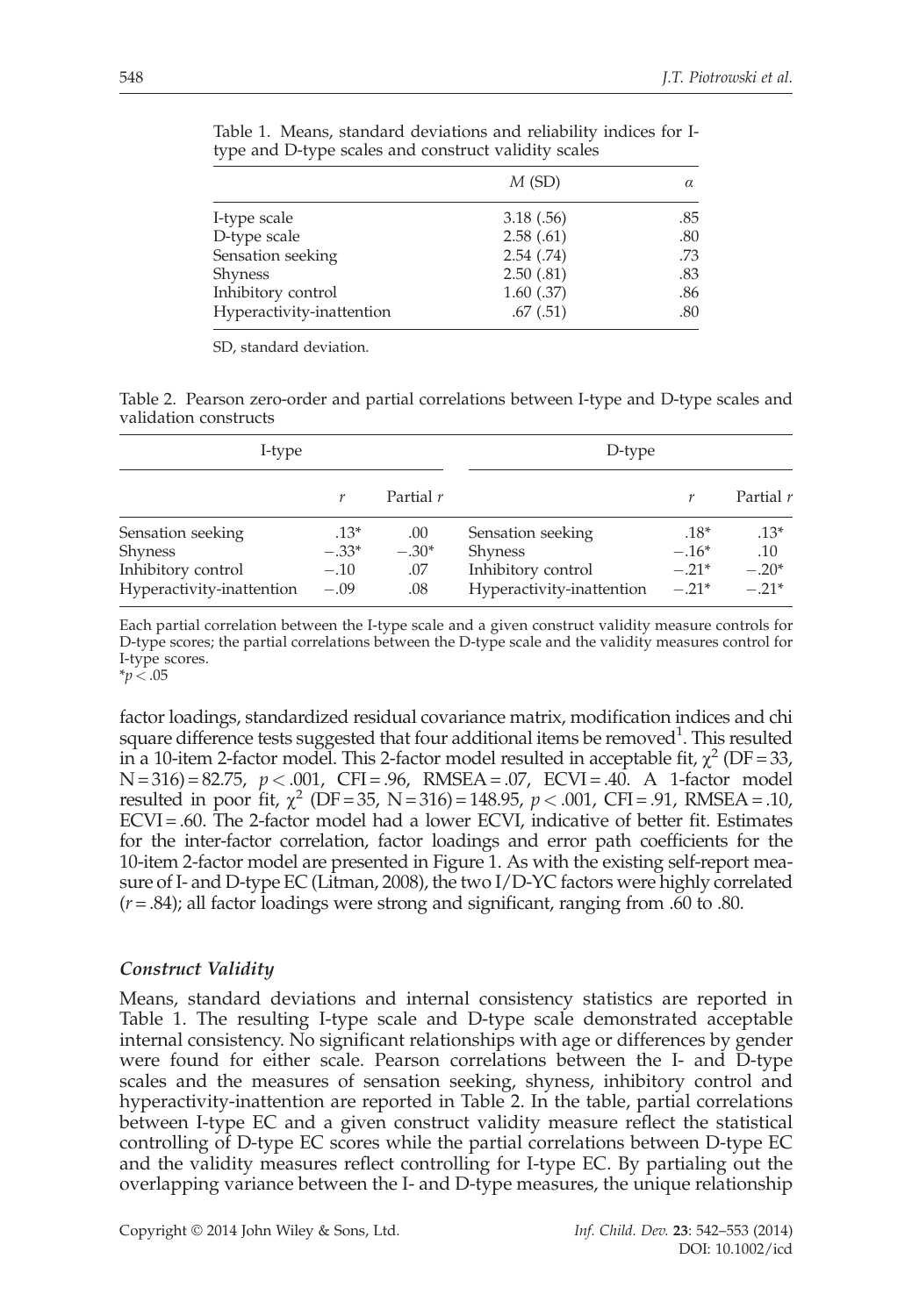between each scale and the other measures is revealed, and the nature of the differences between the two curiosity types is clarified (Litman, 2008; Litman et al., 2010; Litman & Mussel, 2013).

Zero-order correlations indicated a small but significant positive relationship between sensation seeking and both I- and D-type EC. While we expected that the relationship would be more pronounced between I-type EC and sensation seeking, partial correlations indicate that the relationship with I-type EC is due primarily to overlap with the D-type EC scale. Scores for both scales were significantly negatively related to shyness according to the zero-order correlations. Consistent with our hypotheses, partial correlations revealed that the relationship was due primarily to overlap with I-type EC and that shyness was unrelated to D-type EC. Lastly, as hypothesized, both the zero-order and partial correlations indicated that inhibitory control deficits and hyperactivity-inattention were negatively associated with D-type EC and uncorrelated with I-type EC.

#### DISCUSSION

The aim of this study was to develop and validate a new measure of I- and D- type EC constructs in young children  $(I/D$ -YC). Given that existing measures have been developed exclusively for adults (Litman, 2008), the development of the I/D-YC scales represents an important contribution to the literature. In developing the I/D-YC scales, it was important to ensure they were theoretically informed, demonstrated content validity and were appropriate for parental report. To meet these goals, we adapted items from the original I/D scales (Litman, 2008) as well as developed a new pool of items. These items were tested with parents of young children aged 3–8 years old. Confirmatory factor analysis resulted in a 10-item I/D-YC measure, consisting of a 5-item I-type scale and a 5-item D-type scale.

Validation analyses indicated that the I/D-YC scales had acceptable psychometric properties. Cronbach's alpha for both I- and D-type scales indicated that both scales were internally consistent. Construct validity data for the I/D-YC scales were also satisfactory. Partial correlations indicated that I- and D-type EC are distinguishable from one another. Children with greater I-type EC were less likely to exhibit shyness while children with greater D-type EC demonstrated improved inhibitory control and less hyperactivity-inattention. Somewhat unexpectedly, a weak positive association between D-type EC and sensation seeking was found, whereas I-type EC, on the other hand, was unassociated with sensation seeking. Based on previous research as well as our theoretical understanding of the relevant constructs, we expected essentially the opposite outcome. It is likely that the lack of association between I-type EC and sensation seeking reflects the particular items that were used to measure sensation seeking. While measures of sensation seeking that are typically used with adults (e.g., Zuckerman, 2006) include many items that describe a preference for novel or adventurous experiences across a range of intensity, the parent-report version used here focused mainly upon thrilling and potentially frightening experiences (e.g., going fast on a bicycle; enjoying scary things like spiders and monsters). An attraction to the emotional thrills stimulated by these kinds of sensory-perceptual experiences, and the pleasure associated with their subsequent reduction, may share some developmental overlap in early childhood with experiences of intellectual tension in the face of uncertainty and the rewarding reduction of that tension when new knowledge is gathered, which are processes associated with D-type curiosity (Litman et al., 2005).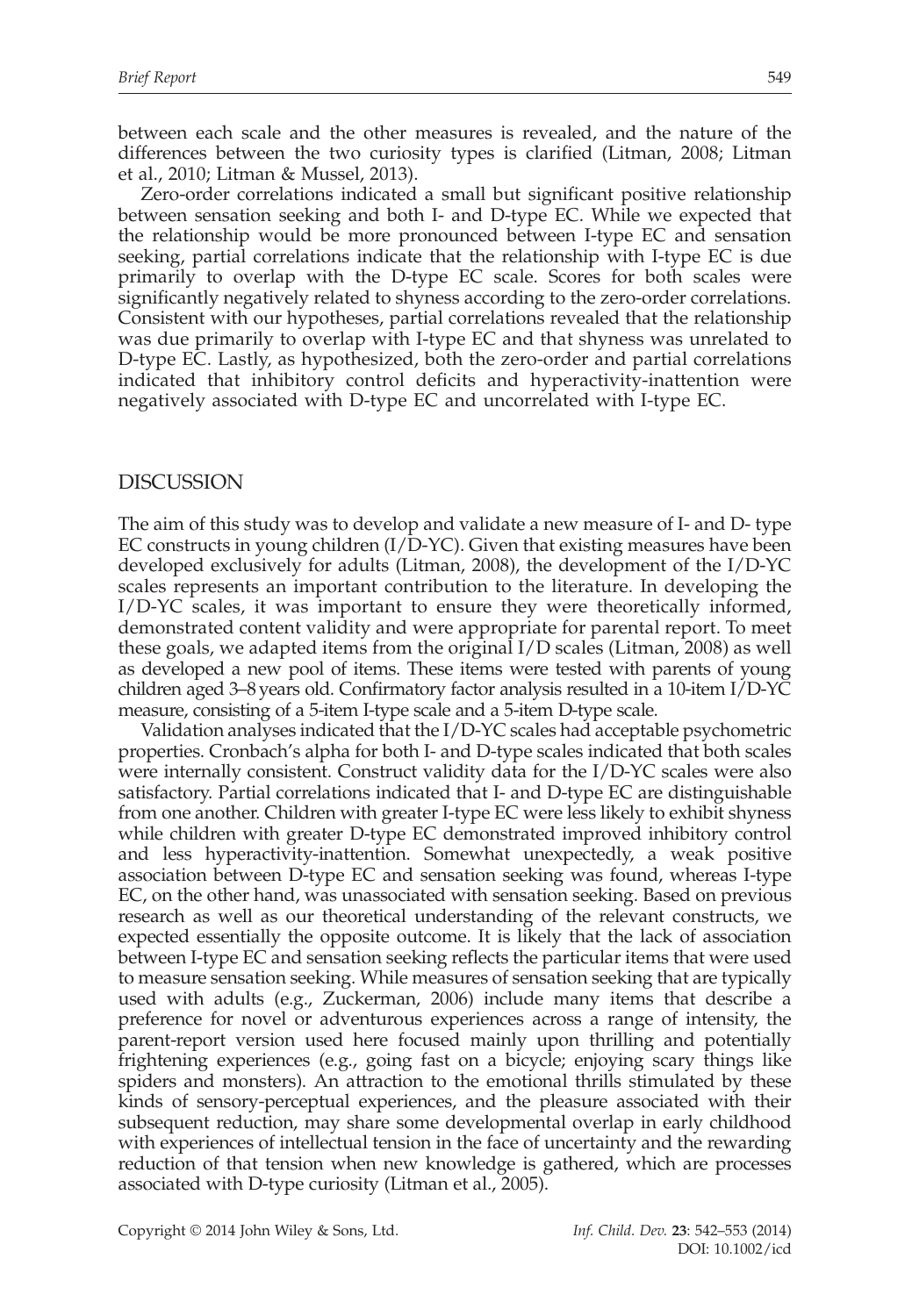There are several important goals for future research with the I/D-YC scales. Most notably, it is important to replicate these findings in a different sample, to further evaluate the reliability and validity of the newly developed I/D-YC scales and to provide additional empirical evidence to support the argument that EC reflects a personality trait. In keeping with these goals, we are currently conducting a longitudinal study of the development of I/D-YC in a new sample of young children, which will enable us to further assess the reliability and predictive validity of the new measure (e.g., predicting attentional skills, cognitive ability and creativity) as well as potentially provide a wealth of new information for researchers interested in studying early expressions of intellectual inquisitiveness and their development over time. In order to bolster the argument that EC reflects a personality trait, future research should also examine the divergence and convergence of EC with constructs such as motivational orientation and temperament. Lastly, research on ways to assess the emergence of I- and D-type EC in children younger than 3 years old, as well as research testing the suitability of these scales for children older than 8 years old, would be a worthwhile next step.

# **CONCLUSION**

Researchers agree that there are individual differences in young children's EC (Berlyne, 1954; Berlyne & Frommer, 1966); however, no measures have been developed to assess the individual differences in the development of I- and D-type EC in early childhood. This study addresses this gap with the development of valid and reliable I/D-YC scales. Given the relatively short length of the scales combined with their ease of administration, we hope that researchers interested in young children's intellectual exploration will find these scales to be a useful set of assessment tools to facilitate their research.

We encourage researchers to investigate the extent to which I- and D-type EC differentially predicts the depth and scope of children's cognitive processing and related cognitive skills, as well as their intrinsic and extrinsic academic motivations, building on studies of the relationships between I- and D-type EC and these factors in adults (e.g., Litman, 2008; Richards et al., 2013). In particular, it will be interesting to unpack the relationship between EC and goal orientation. Earlier on, we noted that research indicates that D-type EC is more strongly associated with performance-approach oriented learning goals. Performance-oriented children frequently attempt to avoid failure and the unfavourable judgments that may accompany this failure. From the perspective of D-type curiosity, it may not be that children are trying to avoid failure per se but rather are driven by a strong desire to solve information gaps by obtaining objectively accurate and relevant knowledge. This expression of D-type EC is distinct from that of the I-type variant which (in adults) appears to orient individuals more towards information expected to stimulate pleasure but may not have the practical ability to solve a problem or improve one's comprehension of something complex. A more careful investigation of I- and D-type EC in conjunction with academic behaviours may provide a more nuanced explanation of these behaviours than goal orientation offers. Similarly, it will be important to examine relationships between the development of I- and D-type EC in children and their ability to identify and attempt to resolve discrepancies in their knowledge (Litman et al., 2005). And lastly, in order to better understand the development and expression of trait I- and D-type EC in children, it will be important to examine the relationships between scores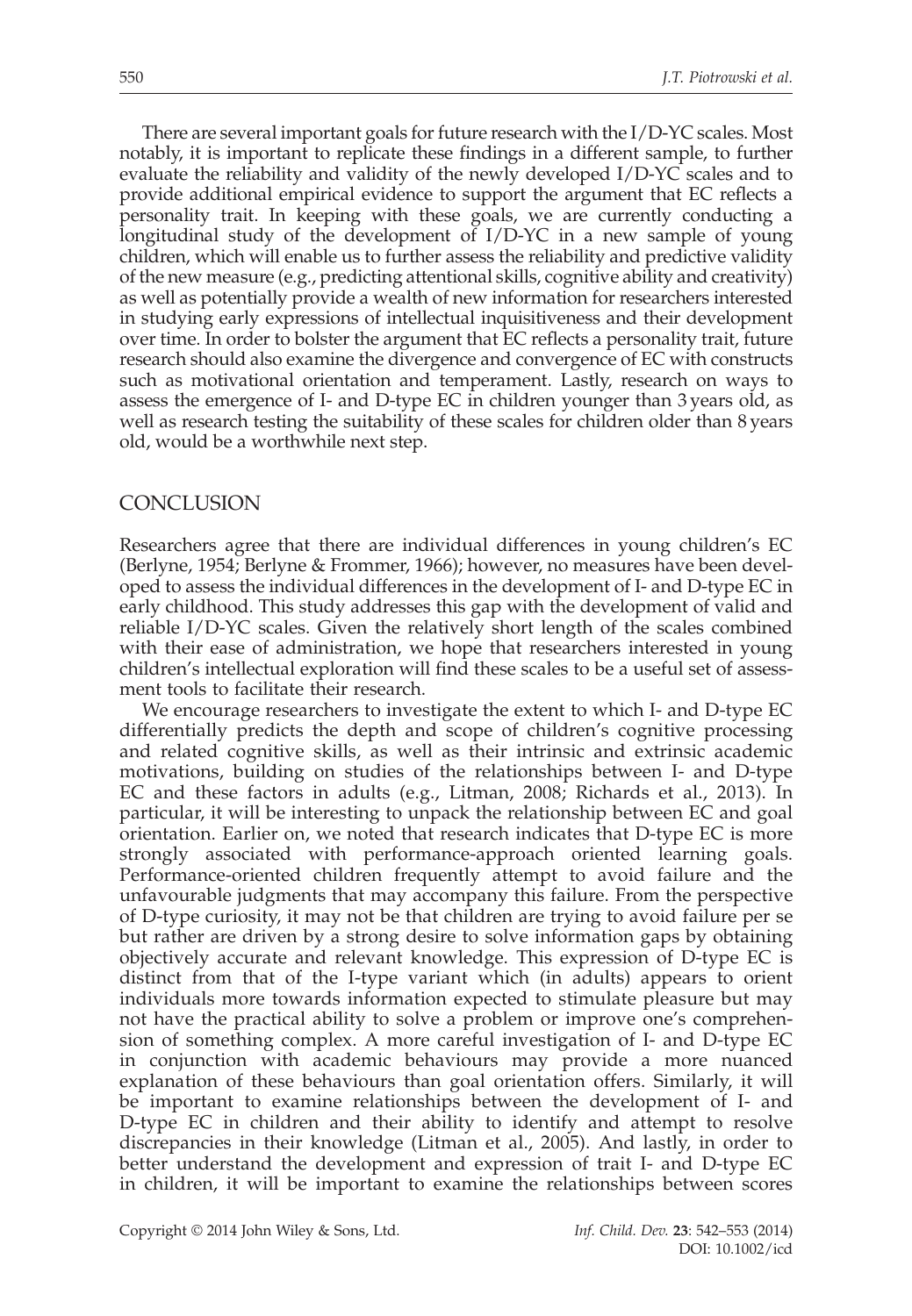on the I/D-YC scales and measures of childhood temperament, particularly as it pertains to aspects of temperament that involve the regulation of attention, behavioural approach, persistence and positive versus negative affect (Rothbart, 1981; Rothbart & Bates, 2006), all of which may be critical to the experience of EC and the expression of information seeking behaviour in young children.

# Note

1. Because of space constraints, we only present information on the final set of 10 items. For readers interested in a complete listing of all tested items, as well as factor loadings and other relevant psychometric data, a report can be found online at www.ccam-ascor.nl.

# ACKNOWLEDGEMENTS

The research reported in this paper is supported by a grant to the third author from the European Research Council under the European Union's Seventh Framework Programme (FP7/2007-2013) / ERC grant agreement no [AdG09 249488- ENTCHILD].

# REFERENCES

- Berlyne, D. E. (1954). A theory of human curiosity. British Journal of Psychology, 45, 180–191. doi:10.1111/j.2044-8295.1954.tb01243.x
- Berlyne, D. E., & Frommer, F. D. (1966). Some determinants of the incidence and content of children's questions. Child Development, 37(1), 177–189. doi:10.2307/1126438
- Collins, R. P., Litman, J. A., & Spielberger, C. D. (2004). The measurement of perceptual curiosity. Personality and Individual Differences, 36(5), 1127–1141. doi:10.1016/S0191-8869 (03)00205-8
- Comrey, A. L. (1988). Factor-analytic methods of scale development in personality and clinical psychology. Journal of Consulting and Clinical Psychology, 56, 754–761. doi:10.1037/ 0022-006X.56.5.754
- Courage, M. L., Reynolds, G. D., & Richards, J. E. (2006). Infants' attention to patterned stimuli: Developmental change from 3 to 12 months of age. Child Development, 77(3), 680–695. doi:10.1111/j.1467-8624.2006.00897.x
- Crozier, R. W., & Birdsey, N. (2003). Shyness, sensation seeking and birth-order position. Personality and Individual Differences, 35(1), 127–134. doi:10.1016/S0191-8869(02)00146-0
- Elliot, A. J., & Church, M. A. (1997). A hierarchical model of approach and avoidance achievement motivation. Journal of Personality and Social Psychology, 72, 218–232. doi:10.1037/0022-3514.72.1.218
- Elliot, A. J., McGregor, H. A., & Gable, S. (1999). Achievement goals, study strategies, and exam performance: A mediational analysis. Journal of Educational Psychology, 91(3), 549–563. doi:10.1037/0022-0663.91.3.549
- Enticott, P. G., Ogloff, J. R. P., & Bradshaw, J. L. (2006). Associations between laboratory measures of executive inhibitory control and self-reported impulsivity. Personality and Individual Differences, 41, 285–294. doi:10.1016/j.paid.2006.01.011
- Gioia, G. A., Isquith, P. K., Guy, S. C., & Kenworthy, L. (2000). Behavior rating inventory of executive function (BRIEF): Professional manual. Lutz, FL: Psychological Assessment Resources.
- Goodman, R. (1997). The strengths and difficulties questionnaire: A research note. Journal of Child Psychology and Psychiatry, 38, 581–586. doi:10.1111/j.1469-7610.1997.tb01545.x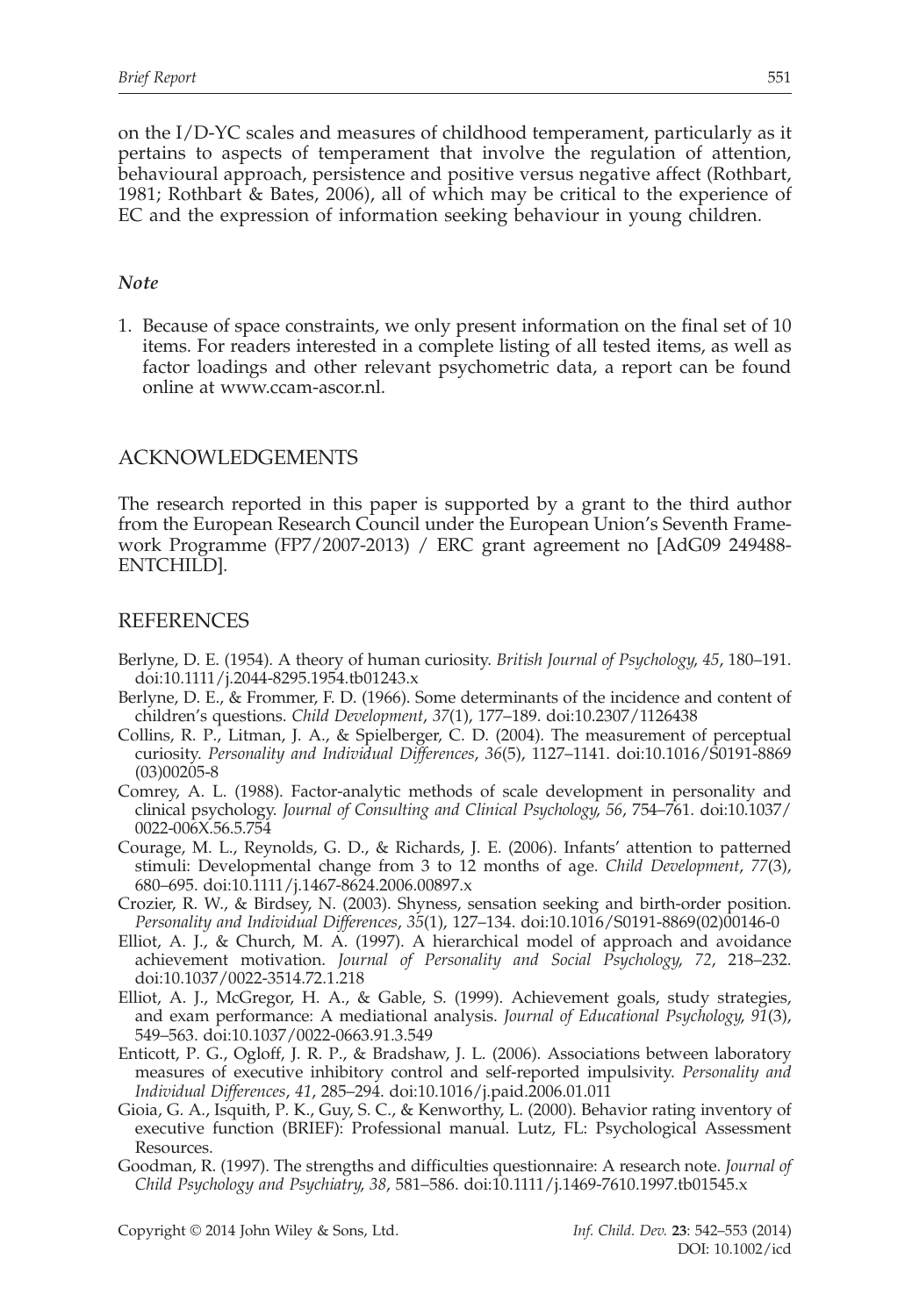- Hatcher, L. (1994). A step-by-step approach to using the SAS system for factor analysis and structural equation modeling. Cary, NC: SAS Institute.
- Henderson, B., & Moore, S. G. (1979). Measuring exploratory behavior in young children: A factor-analytic study. Developmental Psychology, 15(2), 113–119. doi:10.1037/0012-1649.15.2.113
- Huang, D., Zhou, M., Wang, L., & Zhang, J. (2010). Gender difference in motives of knowledge searching: Measurement invariance and factor mean comparison of the interest/deprivation epistemic curiosity. 2010 IEEE 2nd Symposium on Web Society Conference Proceedings, Beijing, China. 258–263. doi:10.1109/SWS.2010.5607444
- James, L. R., Mulaik, S. A., & Brett, J. M. (1982). Causal analysis: Assumptions, models, and data. Beverly Hills, CA: Sage.
- Keller, H. (1994). A developmental analysis of exploration styles. In H. Keller, K. Schneider & B. Henderson (Eds.), Curiosity and exploration (pp. 199–212). Germany: Springer Berlin Heidelberg. doi:10.1007/978-3-642-77132-3\_11
- Keller, H., Schölmerich, A., Miranda, D., & Gauda, G. (1987). The development of exploratory behavior in the first four years of life. In D. Görlitz, & J. F. Wohlwill (Eds.), Curiosity, imagination, and play: On the development of spontaneous cognitive and motivational processes (pp. 126–150) Hillsdale, NJ.
- Kline, R. B. (2005). Principles and practice of structural equation modeling (2nd ed.). New York, NY: The Guilford Press.
- Koo, D., & Choi, Y. (2010). Knowledge search and people with high epistemic curiosity. Computers in Human Behavior, 26(1), 12–22. doi:10.1016/j.chb.2009.08.013
- Kreitler, S., Zigler, E., & Kreitler, H. (1975). The nature of curiosity in children. Journal of School Psychology, 13(3), 185–200. doi:10.1016/0022-4405(75)90002-3
- Lansink, J. M., Mintz, S., & Richards, J. E. (2000). The distribution of infant attention during object examination. Developmental Science, 3, 163–170. doi:10.1111/1467- 7687.00109
- Lewis, M. (2001). Issues in the study of personality development. Psychological Inquiry, 12, 67–83. doi:10.1207/S15327965PLI1202\_02
- Litman, J. A. (2005). Curiosity and the pleasures of learning: Wanting and liking new information. Cognition & Emotion, 19(6), 793–814. doi:10.1080/02699930 541000101
- Litman, J. A. (2008). Interest and deprivation factors of epistemic curiosity. Personality and Individual Differences, 44(7), 1585–1595. doi:10.1016/j.paid.2008.01.014
- Litman, J. A., & Mussel, P. (2013). Development and validation of German translations of interest- and deprivation-type epistemic curiosity scales. Journal of Individual Differences, 34(2), 59–68. doi:10.1027/1614-0001/a000100
- Litman, J. A., & Spielberger, C. D. (2003). Measuring epistemic curiosity and its diversive and specific components. Journal of Personality Assessment, 80(1), 75–86. doi:10.1207/ s15327752jpa8001\_16
- Litman, J. A., Collins, R. P., & Spielberger, C. D. (2005). The nature and measurement of sensory curiosity. Personality and Individual Differences, 39(6), 1123–1133. doi:10.1016/ j.paid.2005.05.001
- Litman, J. A., Crowson, H. M., & Kolinski, K. (2010). Validity of the interest- and deprivation-type epistemic curiosity distinction in non-students. Personality and Individual Differences, 49(5), 531–536. doi:10.1016/j.paid.2010.05.021
- Majdandzic, M., & van den Boom, D. C. (2007). Multimethod longitudinal assessment of temperament in early childhood. Journal of Personality, 75, 121–168. doi:10.1111/ j.1467-6494.2006.00435.x
- Maw, W. H., & Maw, E. W. (1966). Children's curiosity and parental attitudes. Journal of Marriage and Family, 28(3), 343–345.
- Minuchin, P. (1971). Correlates of curiosity and exploratory behavior in preschool disadvantaged children. Child Development, 42(3), 939–950.
- Mittman, L. R., & Terrell, G. (1964). An experimental study of curiosity in children. Child Development, 35(3), 851–855.
- Moch, M. (1987). Asking questions: An expression of epistemological curiosity in children. In D. Görlitz, & J. F. Wohlwill (Eds.), Curiosity, imagination, and play (pp. 198–211). Hillsdale, New Jersey: Lawrence Erlbaum Associates.